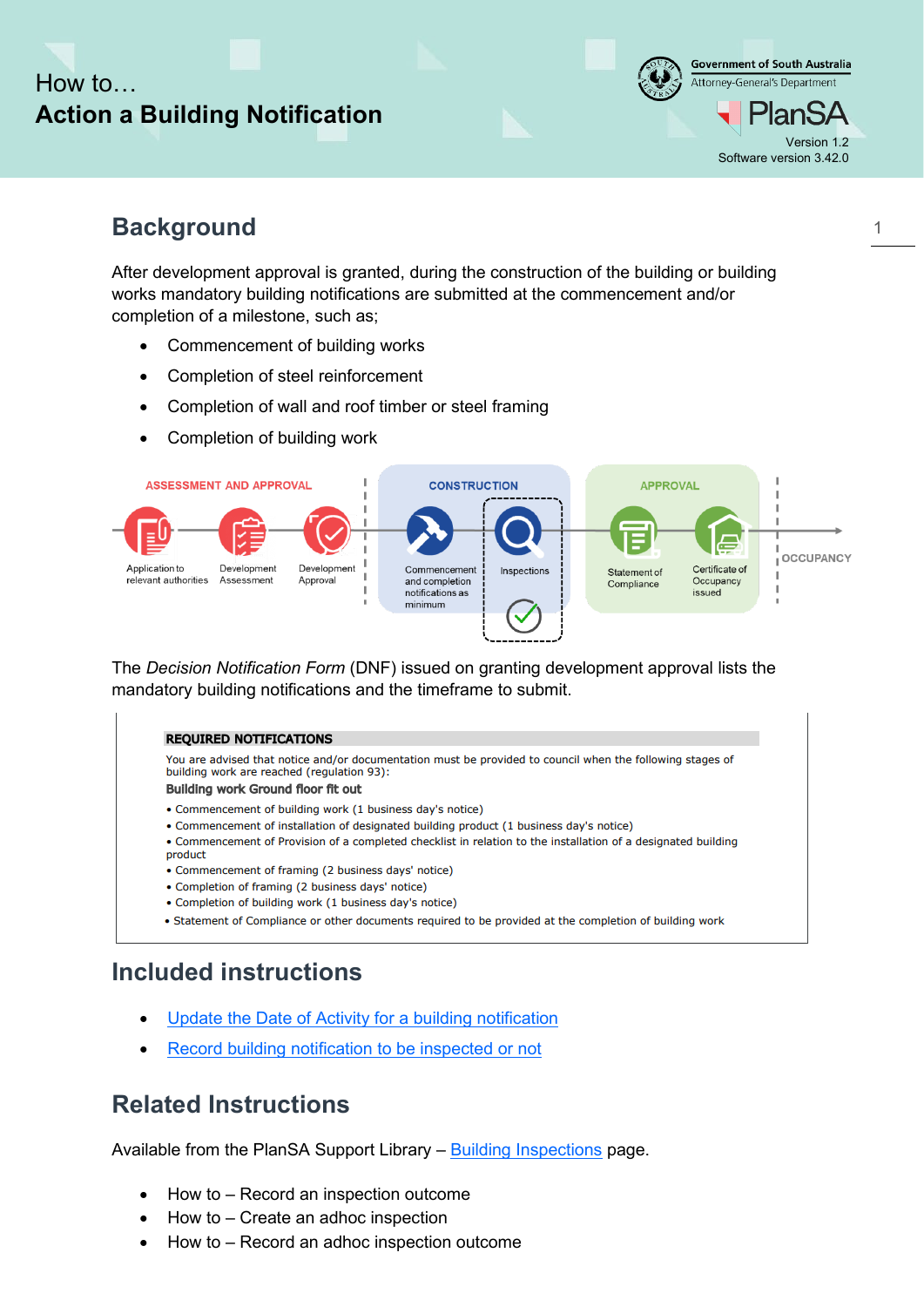



## **Receive a building notification**

When a building notification has been submitted the organisations group mailbox or the 'allocated assessor's' inbox will receive an email advising a building notification submitted.

1. Click on the **Building Notifications** tab.

|                             | <b>Development application processing</b> |                     |                     |                                             | Search                            |
|-----------------------------|-------------------------------------------|---------------------|---------------------|---------------------------------------------|-----------------------------------|
|                             |                                           |                     |                     | This is the                                 |                                   |
|                             |                                           |                     |                     | TRAINING                                    |                                   |
|                             | Submit mandatory building notification    |                     |                     | Submit mandatory Re-Inspection notification | nt                                |
|                             |                                           |                     |                     |                                             | <b>Continuous Communication</b>   |
| <b>FOR YOUR ACTION (18)</b> | <b>ASSESSMENT IN PROGRESS (33)</b>        | <b>WAITING (13)</b> | <b>UPCOMING (1)</b> | COMPLETED (18)                              | <b>BUILDING NOTIFICATIONS (2)</b> |

2. When the **Comment** icon is shaded **the shaded** a comment. Hover the mouse over the icon to view the details on-screen.

| <b>FOR YOUR ACTION (18)</b>   |                                | <b>ASSESSMENT IN PROGRESS (33)</b> | <b>BUILDING NOTIFICATIONS (2)</b><br><b>UPCOMING (1)</b><br><b>WAITING (13)</b><br><b>COMPLETED (18)</b> |                                 |              |                            |                      | <b>RE-INSPECTION NOTIFICATIONS (0)</b> |                               |           |
|-------------------------------|--------------------------------|------------------------------------|----------------------------------------------------------------------------------------------------------|---------------------------------|--------------|----------------------------|----------------------|----------------------------------------|-------------------------------|-----------|
|                               | <b>O</b> Help for this section |                                    |                                                                                                          |                                 |              |                            |                      |                                        |                               |           |
| <b>Building Notifications</b> |                                |                                    |                                                                                                          |                                 |              |                            |                      |                                        |                               |           |
| ID                            | Owner                          | Location                           |                                                                                                          | <b>Building/Building Work</b>   | Notification |                            | <b>Activity Date</b> | Comment To be Inspected?               |                               |           |
| 21000891                      | T UserOne                      | 40 VICTORIA ST MILE END SA 5031    |                                                                                                          | Single storey detached dwelling |              | Commencement of Footings   | 18 Mar 2021          | $\circ$                                | Yes<br>                       | <b>No</b> |
| 21000891                      | T UserOne                      | 40 VICTORIA ST MILE END SA 5031    |                                                                                                          | Single storey detached dwelling |              | Commencement of structural | 18 Mar 2021          | O                                      | Yes<br><b>BELLER ENGINEER</b> | <b>No</b> |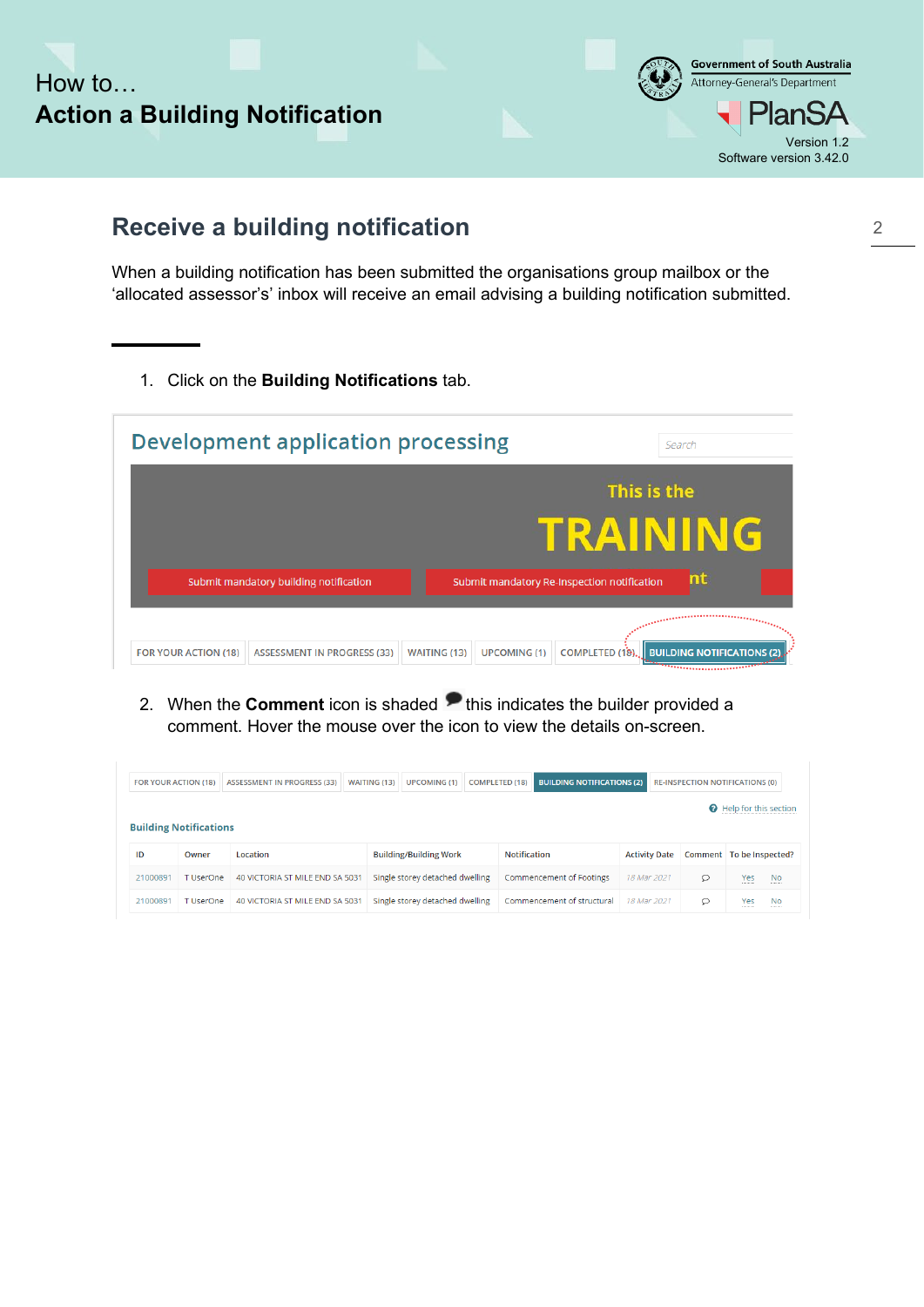



## <span id="page-2-0"></span>**Update the Date of Activity for a building notification**

The 'date of activity' for a submitted building notification can be changed in situations when the licensed building contractor or owner builder has submitted the building notification with an incorrect 'date of activity' or the date has changed after submitting the building notification.

An update to the 'Date of Activity' will notify the applicant by email or letter when their preferred communication method is 'post'.

1. Click on the ID of the application to view the development application details.

| FOR YOUR ACTION (600) |                               | <b>ASSESSMENT IN PROGRESS (718)</b>      | <b>WAITING (134)</b> | <b>UPCOMING (212)</b> | <b>COMPLETED (928)</b>        | <b>BUILDING NOTIFICATIONS (41)</b>                                                                      | <b>RE-INSPECTION NOTIFICATIONS (0)</b> |                      |
|-----------------------|-------------------------------|------------------------------------------|----------------------|-----------------------|-------------------------------|---------------------------------------------------------------------------------------------------------|----------------------------------------|----------------------|
|                       | <b>Building Notifications</b> |                                          |                      |                       |                               |                                                                                                         |                                        |                      |
| ID                    | Owner                         | Location                                 |                      |                       | <b>Building/Building Work</b> | <b>Notification</b>                                                                                     |                                        | <b>Activity Date</b> |
| 22000052              | <b>T</b> Automation           | 118-120 KING WILLIAM ST ADELAIDE SA 5000 |                      | Classification 9      |                               | Statement of Compliance and other documents<br>required to be provided at the completion of<br>building |                                        | 18 Feb 2022          |
| 22000053              | <b>Tifest</b>                 | 1 KING WILLIAM ST ADELAIDE SA 5000       |                      | <b>Test</b>           |                               | Commencement of building work                                                                           |                                        | 1 Feb 2022           |

#### 2. Click on **Building Notifications** to view the Building or Building Work notifications.



2. Click on the applicable building notification to show the details.

| <b>Building Notifications</b>                                                                                                                                                                                                              |                                     | <b>STATEMENT OF COMPLIANCE FORM</b> |                     |                |  |  |  |
|--------------------------------------------------------------------------------------------------------------------------------------------------------------------------------------------------------------------------------------------|-------------------------------------|-------------------------------------|---------------------|----------------|--|--|--|
| Click on a notification to see further information, view received documents and edit inspections.                                                                                                                                          |                                     |                                     |                     |                |  |  |  |
| <b>Building Consent</b>                                                                                                                                                                                                                    |                                     |                                     |                     |                |  |  |  |
| <b>Building or building work: Test</b>                                                                                                                                                                                                     |                                     |                                     |                     | $\checkmark$   |  |  |  |
| ,,,,,,,,,,,,,,,,,,,,,,,,<br>. Notification                                                                                                                                                                                                 | Submitter                           | <b>Activity Date</b>                | To Be<br>Inspected? | <b>Actions</b> |  |  |  |
| <b>Commencement of Building work</b>                                                                                                                                                                                                       | Grant Johnsen - 25 Feb 2022 6:22 PM | 1 Feb 2022                          | <b>100</b>          |                |  |  |  |
| <i><u>Programmation of the Community of the Community of the Community of the Community of the Community of the Community of the Community of the Community of the Community of the Community of the Community of the Community of</u></i> |                                     |                                     |                     |                |  |  |  |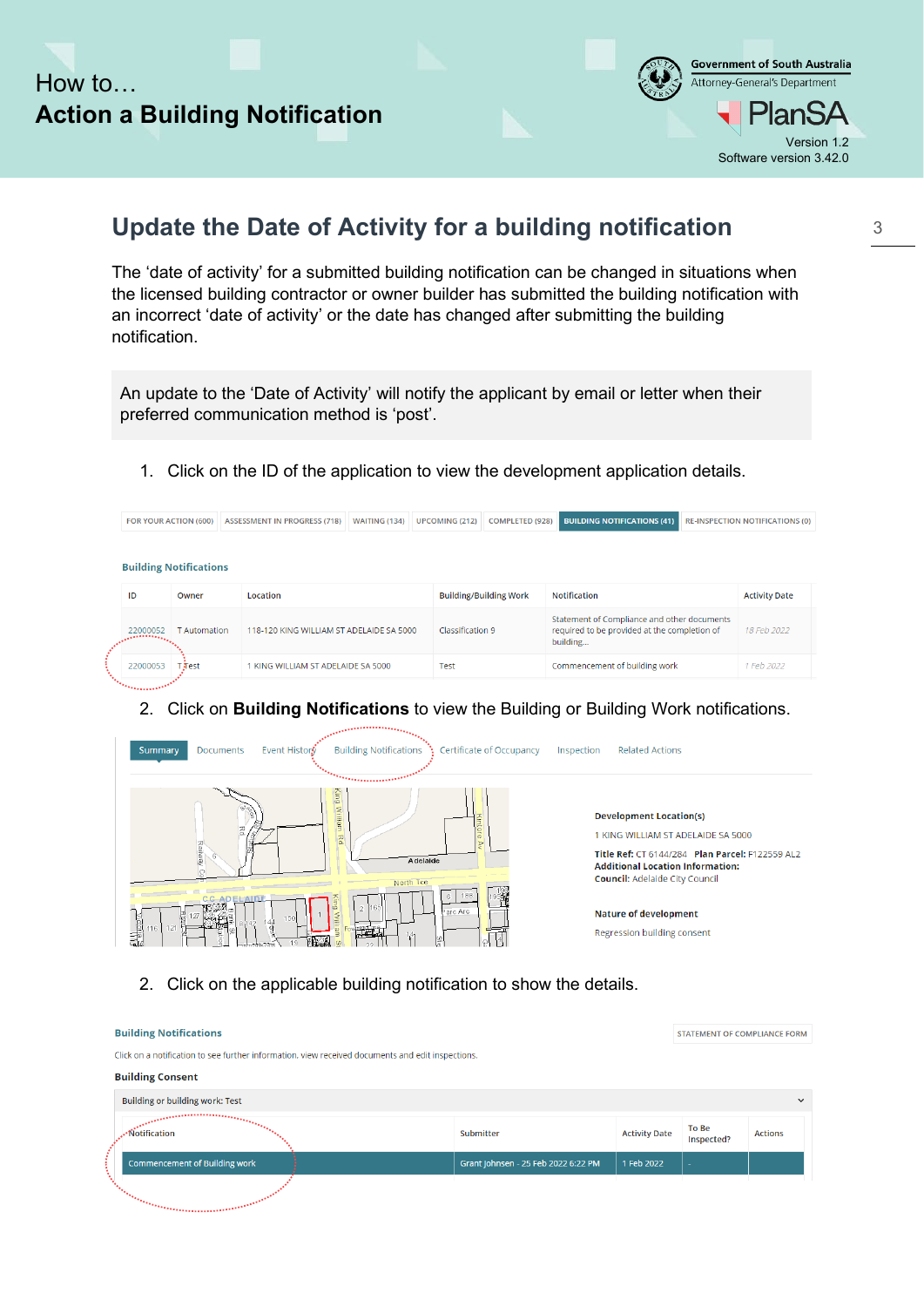



3. Click **Edit** against the Date of Activity.

### **Building Notification Details**

| <b>Submission date/time</b>     | <b>Building owner's name</b>    |
|---------------------------------|---------------------------------|
| 25 Feb 2022 6:22 PM             |                                 |
| <b>Notification</b>             | <b>Builder's licence number</b> |
| Commencement of Building work   | 5456456456                      |
| Date of activity                | <b>Building owner's address</b> |
| 1 Feb 2022 10:30 AM De Edit     | 1 king street                   |
| Who provided this notification? | <b>Building owner's phone</b>   |
|                                 | 34234234                        |
| <b>Comments</b>                 |                                 |
|                                 |                                 |
|                                 |                                 |
| To be inspected?                |                                 |

- 4. Type or select from the calendar the new activity date.
- 5. **Submit** to save changes.

|                                          | <b>Edit Building Notification Response: 22000053</b>                                                                                                                                                                                                                                                     |                                        |  |  |  |  |  |  |  |
|------------------------------------------|----------------------------------------------------------------------------------------------------------------------------------------------------------------------------------------------------------------------------------------------------------------------------------------------------------|----------------------------------------|--|--|--|--|--|--|--|
|                                          | The Activity Date should be the date you will commence or complete the specified activity, depending on the notification request.<br>For example, if the notification reads, one business days notice of the commencement of a concrete powe, the activity date provided should be the date of the pour. |                                        |  |  |  |  |  |  |  |
| <b>Current Activity Date</b><br>Feb 2022 |                                                                                                                                                                                                                                                                                                          | New Activity Date *<br>侖<br>04/02/2022 |  |  |  |  |  |  |  |
| <b>CANCEL</b>                            |                                                                                                                                                                                                                                                                                                          | Programment<br><b>SUBMIT</b>           |  |  |  |  |  |  |  |

The building notifications shows the new activity date.

| Summary                 | Documents                               | <b>Event History</b> | <b>Building Notifications</b>                                                                     | Certificate of Occupancy            | Inspection | <b>Related Actions</b> |                                     |                       |
|-------------------------|-----------------------------------------|----------------------|---------------------------------------------------------------------------------------------------|-------------------------------------|------------|------------------------|-------------------------------------|-----------------------|
| ≺                       | <b>Development application 22000053</b> |                      |                                                                                                   |                                     |            |                        |                                     | Help for this section |
|                         | <b>Building Notifications</b>           |                      |                                                                                                   |                                     |            |                        | <b>STATEMENT OF COMPLIANCE FORM</b> |                       |
| <b>Building Consent</b> |                                         |                      | Click on a notification to see further information, view received documents and edit inspections. |                                     |            |                        |                                     |                       |
|                         | <b>Building or building work: Test</b>  |                      |                                                                                                   |                                     |            |                        |                                     | $\checkmark$          |
| Notification            |                                         |                      |                                                                                                   | Submitter                           |            | <b>Activity Date</b>   | To Be<br>: Inspected?               | <b>Actions</b>        |
|                         | Commencement of Building work           |                      |                                                                                                   | Grant Johnsen - 25 Feb 2022 6:22 PM |            | 4 Feb 2022             |                                     |                       |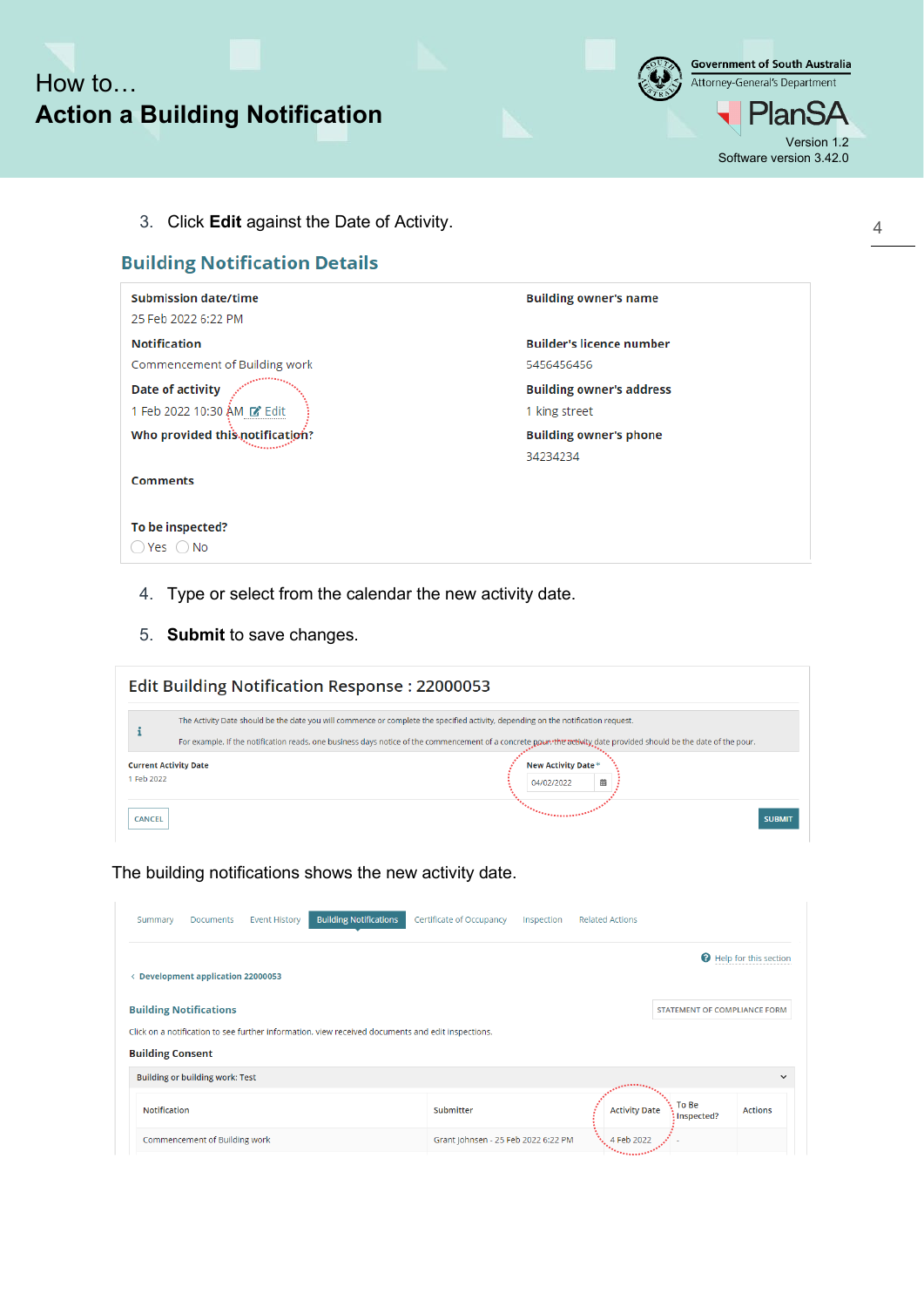

## <span id="page-4-0"></span>**Record building notification to be inspected or not**

There are two (2) options to indicate if an inspection is required or not. When 'Yes' chosen an 'inspection' record is automatically created and available from the **Inspections** feature.

### **Option 1: Action from the Building Notification Record**

On making the decision to inspect or not, the building notification record is no longer displayed within the Building Notifications table. To view the building notification, refer to Option 2 for instructions.

- 1. Choose **Yes** or **No** to inspect (as shown below).
- 2. The building notification changes to 'bold' text.

| <b>COMPLETED (18)</b>                | <b>BUILDING NOTIFICATIONS (2)</b> | <b>RE-INSPECTION NOTIFICATIONS (0)</b> |         |                                        |
|--------------------------------------|-----------------------------------|----------------------------------------|---------|----------------------------------------|
|                                      |                                   |                                        |         | Help for this section                  |
| Notification                         |                                   | Date of Activity<br>-11                | Comment | To Be Inspected?                       |
| <b>Commencement of building work</b> |                                   | 24 Jun 2022                            |         | No<br>Yes<br>------------<br>--------- |
|                                      |                                   |                                        |         |                                        |

3. Scroll down the page until the **Decision Comment** is visible, and then type a comment detailing why the notification was not inspected or inspected (as required).

The decision comment can be viewed from the **Building Notification** or the **Inspections** dashboard for 'pending' inspections.

4. Click **SUMBIT** to complete the inspection decision.

|                                  |                                                     | $\langle\langle 1 - 10 \text{ of } 96 \rangle \rangle$ |
|----------------------------------|-----------------------------------------------------|--------------------------------------------------------|
| <b>Application ID</b>            | 22000117                                            |                                                        |
| To be inspected                  | <b>O</b> No                                         |                                                        |
| $\epsilon$ Decision Comment .    |                                                     |                                                        |
|                                  | Provide a comment why an inspection is not required |                                                        |
| <b><i><u>Missourists</u></i></b> |                                                     | 51/200<br>4                                            |
| <b>CANCEL</b>                    |                                                     | <b>SUBMIT</b>                                          |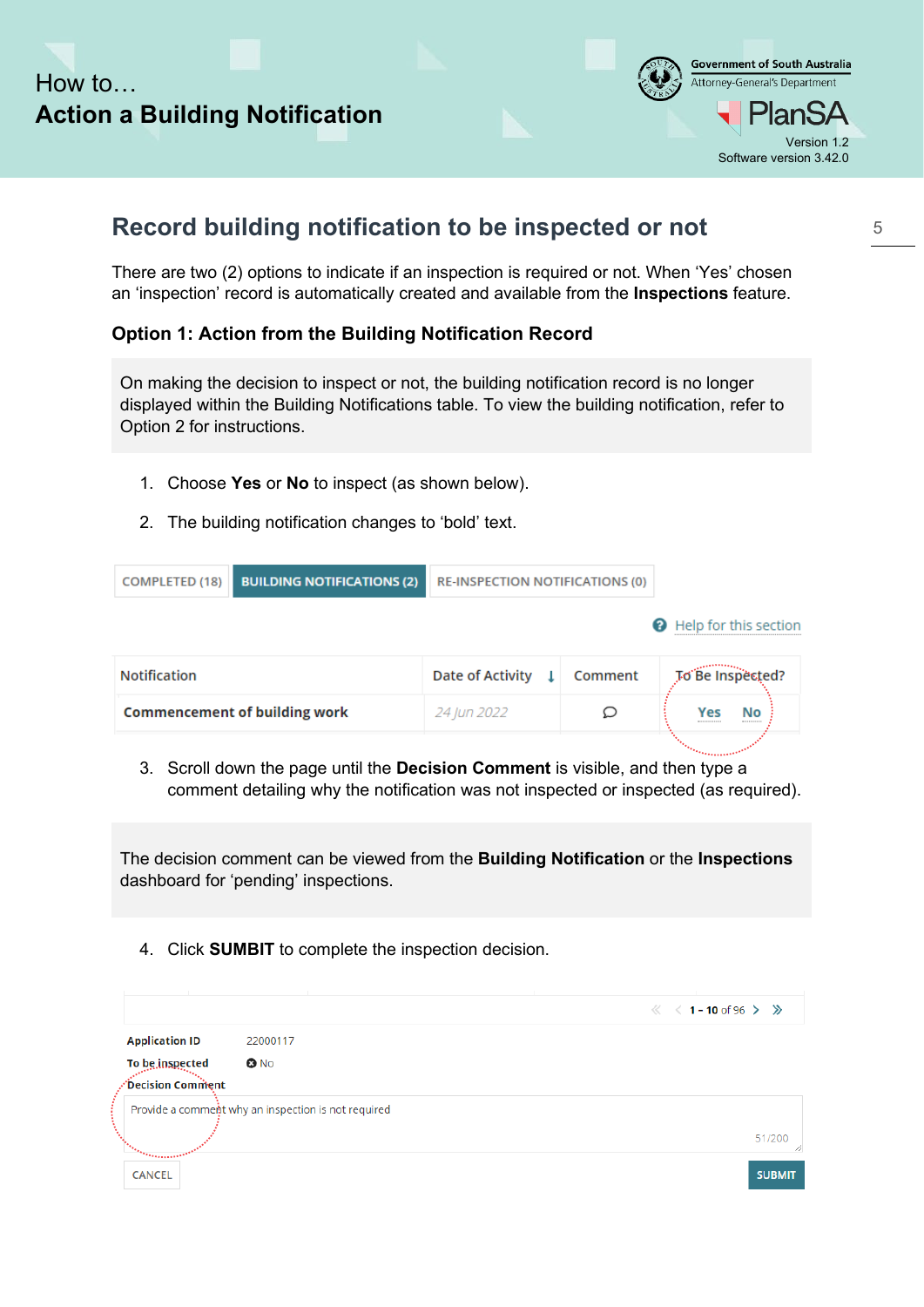

#### **Option 2: Action from the Development Application**

This option will provide you with more details including the builder's information, location details, notification description, any notification comments, and activity date. In addition, follow these instructions to view the **inspection decision comments**.

1. Click on application **ID** to access the building notification within the application.

| FOR YOUR ACTION (731)                            | <b>ASSESSMENT IN PROGRESS (1022)</b> | <b>WAITING (300)</b> |
|--------------------------------------------------|--------------------------------------|----------------------|
| 1 results for: "22000117"<br>Assigned to me only |                                      |                      |
| Owner<br>۵D                                      | Location                             |                      |
|                                                  | 100 WAYMOUTH ST ADELAIDE SA          |                      |

2. Click on **Building Notifications** to view the Building or Building Work notifications.

The **Building Notifications** screen is shown with the building or building work notification details, including; who submitted the notification and the date of activity, notifications not yet submitted and to be inspected or not.

3. Click on the **name** of the notification to view the details.

| Summary                                                                                                                                                                                              | <b>Documents</b>                            | <b>Event History</b> | <b>Building Notifications</b>                                            | Certificate of Occupancy |                                     | Inspection | <b>Related Actions</b> |                            |                     |                       |
|------------------------------------------------------------------------------------------------------------------------------------------------------------------------------------------------------|---------------------------------------------|----------------------|--------------------------------------------------------------------------|--------------------------|-------------------------------------|------------|------------------------|----------------------------|---------------------|-----------------------|
|                                                                                                                                                                                                      | < Development application 22000117          |                      |                                                                          |                          |                                     |            |                        |                            |                     | Help for this section |
| <b>Building Notifications</b><br><b>STATEMENT OF COMPLIANCE FORM</b><br>Click on a notification to see further information, view received documents and edit inspections.<br><b>Building Consent</b> |                                             |                      |                                                                          |                          |                                     |            |                        |                            |                     |                       |
|                                                                                                                                                                                                      | Building or building work: 9A               |                      |                                                                          |                          |                                     |            |                        |                            |                     | $\checkmark$          |
| <b>Notification</b>                                                                                                                                                                                  |                                             |                      |                                                                          |                          | <b>Submitter and Date Notified</b>  |            |                        | Date of<br><b>Activity</b> | To Be<br>Inspected? | <b>Actions</b>        |
|                                                                                                                                                                                                      | Commencement of Building work               |                      |                                                                          |                          | epn twentyone - 22 Jun 2022 2:20 PM |            |                        | 24 Jun 2022                |                     |                       |
|                                                                                                                                                                                                      |                                             |                      |                                                                          |                          | Not yet submitted                   |            |                        | Not yet<br>submitted       |                     |                       |
|                                                                                                                                                                                                      | provided at the completion of building work |                      | Completion of Statement of Compliance and other documents required to be |                          | Not yet submitted                   |            |                        | Not yet<br>submitted       |                     |                       |

₹ Submit Mandatory Building Notification

The **Building Notification Details** shown are supplied by the builder / owner builder along with any comments regarding the building activity.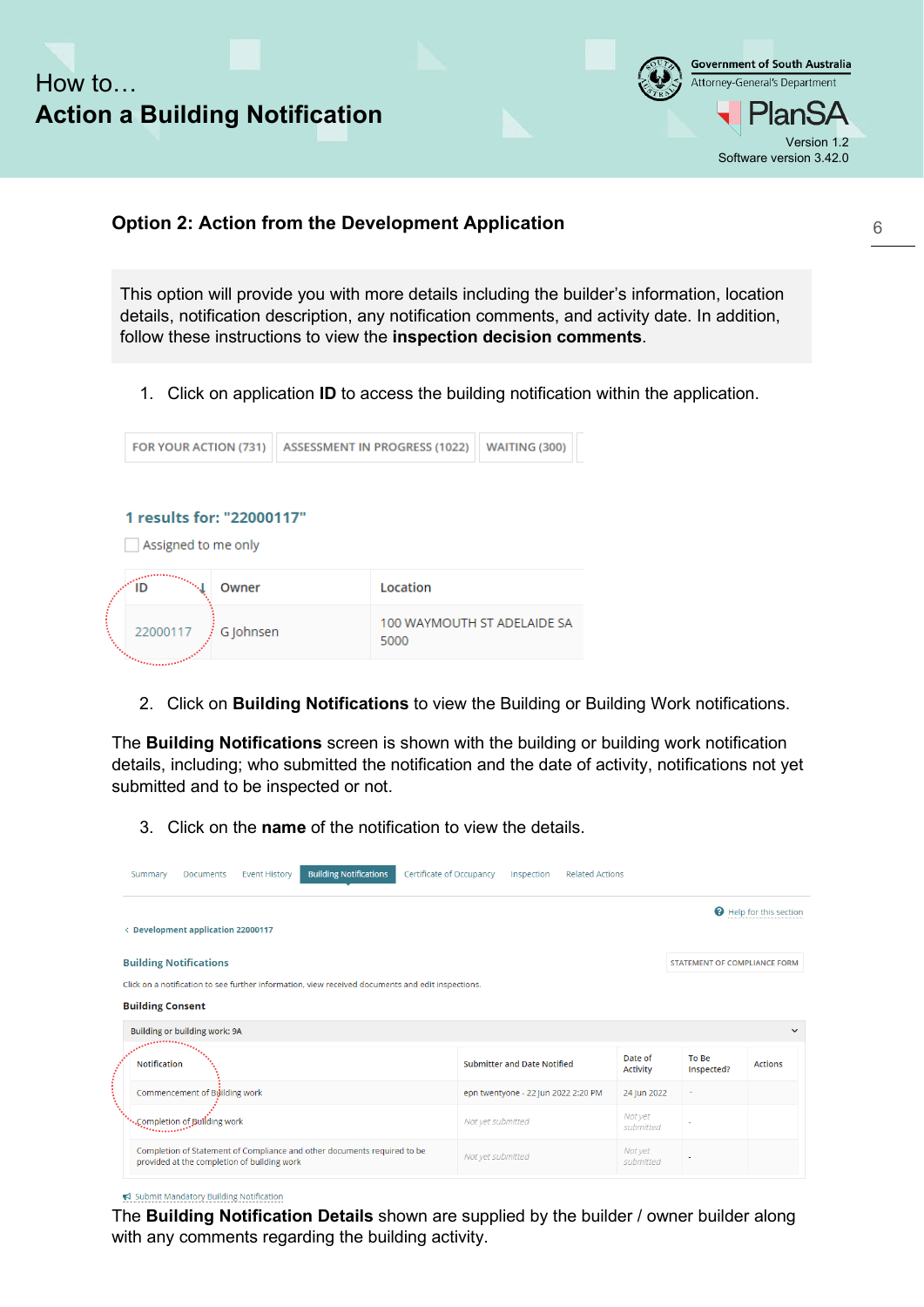



- 4. Provide a response to the question **To Be Inspected?** selecting **Yes** or **No** to complete the action.
- 5. Provide an inspection **Decision Comment** detailing why the notification was not inspected or inspected (as required).
- 6. Click **SAVE**.

### **Building Notification Details**

| <b>Notification</b>                                   |                 |                                                                                           |             |
|-------------------------------------------------------|-----------------|-------------------------------------------------------------------------------------------|-------------|
| Commencement of Building work                         |                 |                                                                                           |             |
| <b>Date of Activity</b>                               |                 |                                                                                           |             |
| 24 Jun 2022 9:30 AM Z Edit                            |                 |                                                                                           |             |
| Who provided this notification?                       |                 |                                                                                           |             |
| Licensed Building Work Contractor:                    |                 | Builder Last 田                                                                            |             |
| <b>Comments</b>                                       |                 |                                                                                           |             |
|                                                       |                 |                                                                                           |             |
| Persons nominated to sign the Statement of Compliance |                 |                                                                                           |             |
| Part A:                                               | Builder Last 田  |                                                                                           |             |
| Part.B:                                               | Grant Johnsen 田 |                                                                                           |             |
| To be inspected?                                      |                 |                                                                                           |             |
| $\bigcirc$ Yes $\bigcirc$ Nd                          |                 |                                                                                           |             |
|                                                       |                 | Marked as building inspection not required by epn.test21@sa.gov.au at 22 Jun 2022 2:35 PM |             |
| <b>Decision Comment</b>                               |                 |                                                                                           |             |
| Provide a comment why an inspection is not required   |                 |                                                                                           |             |
|                                                       |                 |                                                                                           |             |
|                                                       |                 |                                                                                           | 51/200      |
|                                                       |                 |                                                                                           | <b>SAVE</b> |
|                                                       |                 |                                                                                           |             |

Submit Mandatory Building Notification